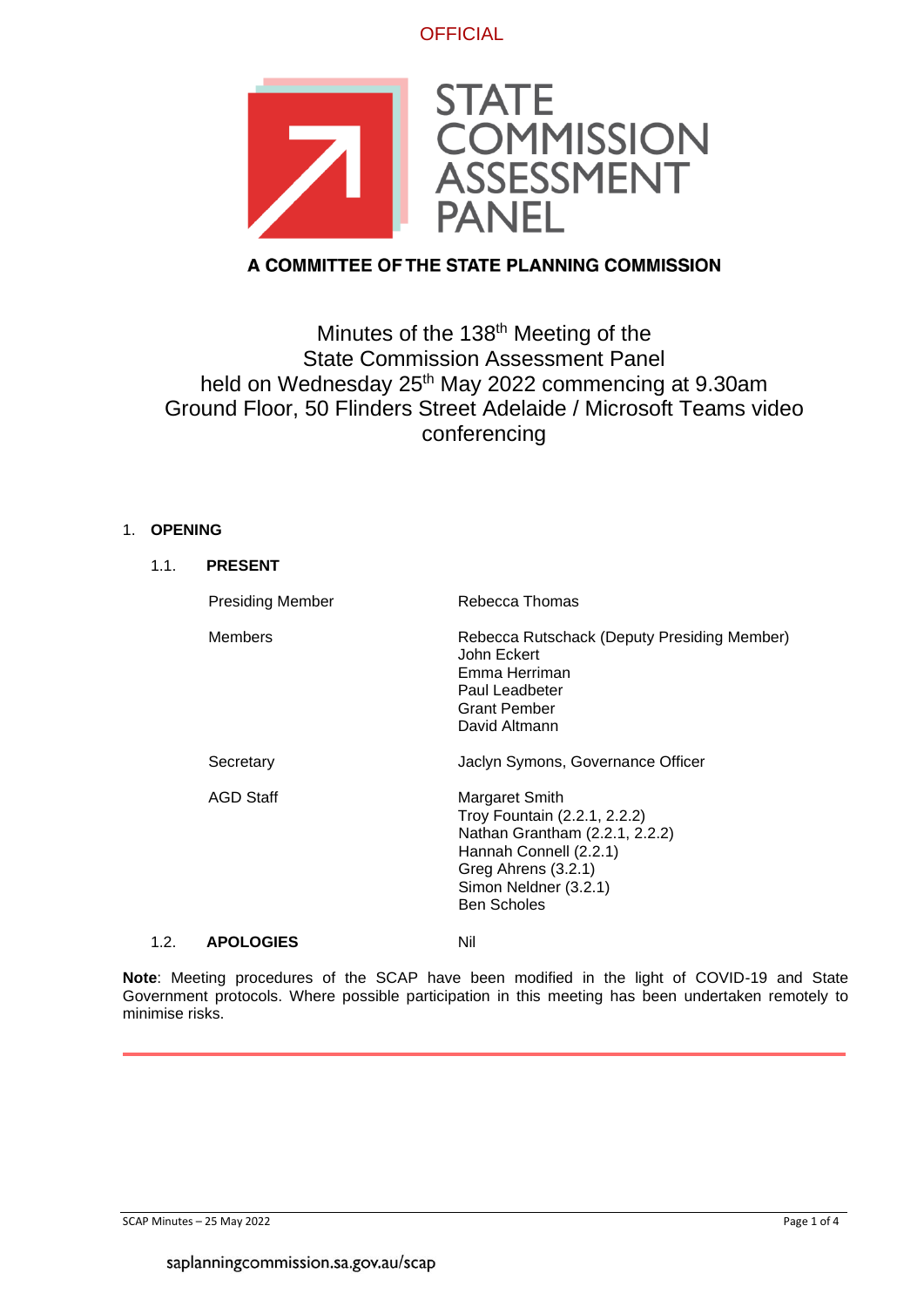### 2. **SCAP APPLICATIONS**

### 2.1. **DEFERRED APPLICATIONS**

### 2.2. **NEW APPLICATIONS**

#### 2.2.1 **Sarah Dew**

21034363

### **1 Jansen Court, Torrens Park**

Variation to Development Approval 080/0002/19 for retrospective earthworks (excavation and filling), installation of retaining walls and modification to the surface water drainage system.

The Presiding Member welcomed all in attendance to the State Commission Assessment Panel hearing:

### **Applicant**

- Tom Game (Botten Levinson)
- Josh Skinner (URPS)
- Sarah Dew
- **Kris Powell**

### **Council**

• Henry Mitchell (City of Mitcham)

The State Commission Assessment Panel discussed the application.

### **RESOLVED**

1) Pursuant to section 110(1) of the *Planning, Development and Infrastructure Act 2016,* to PROCEED TO ASSESS development application 21034363 by Sarah Dew for a variation to development approval 080/0002/19 for retrospective earthworks (excavation and filling), installation of retaining walls and modification to the surface water drainage system at 1 Jansen Court, Torrens Park.

#### 2.2.2 **Steve Grace C/- Future Urban** 22005978

### **9 Regano Road, Flagstaff Hill**

Torrens Title land division creating two (2) allotments from one (1) existing allotment.

Rebecca Rutschack declared a conflict of interest due to her current employment within the relevant Council area and was not present for this agenda item.

The Presiding Member welcomed all in attendance to the State Commission Assessment Panel hearing:

### **Applicant**

- Jason Cattonar (Future Urban)
- Christopher Webber (Future Urban)
- Steve Grace

The State Commission Assessment Panel discussed the application.

### **RESOLVED**

1) Pursuant to section 110(1) of the *Planning, Development and Infrastructure Act 2016*, DECLINE to proceed with an assessment of development application 22005978 by Steve Grace C/- Future Urban for Torrens Title land division creating two (2) allotments from one (1) existing allotment at 9 Regano Road, Flagstaff Hill.

### 2.3. **RESERVED MATTERS**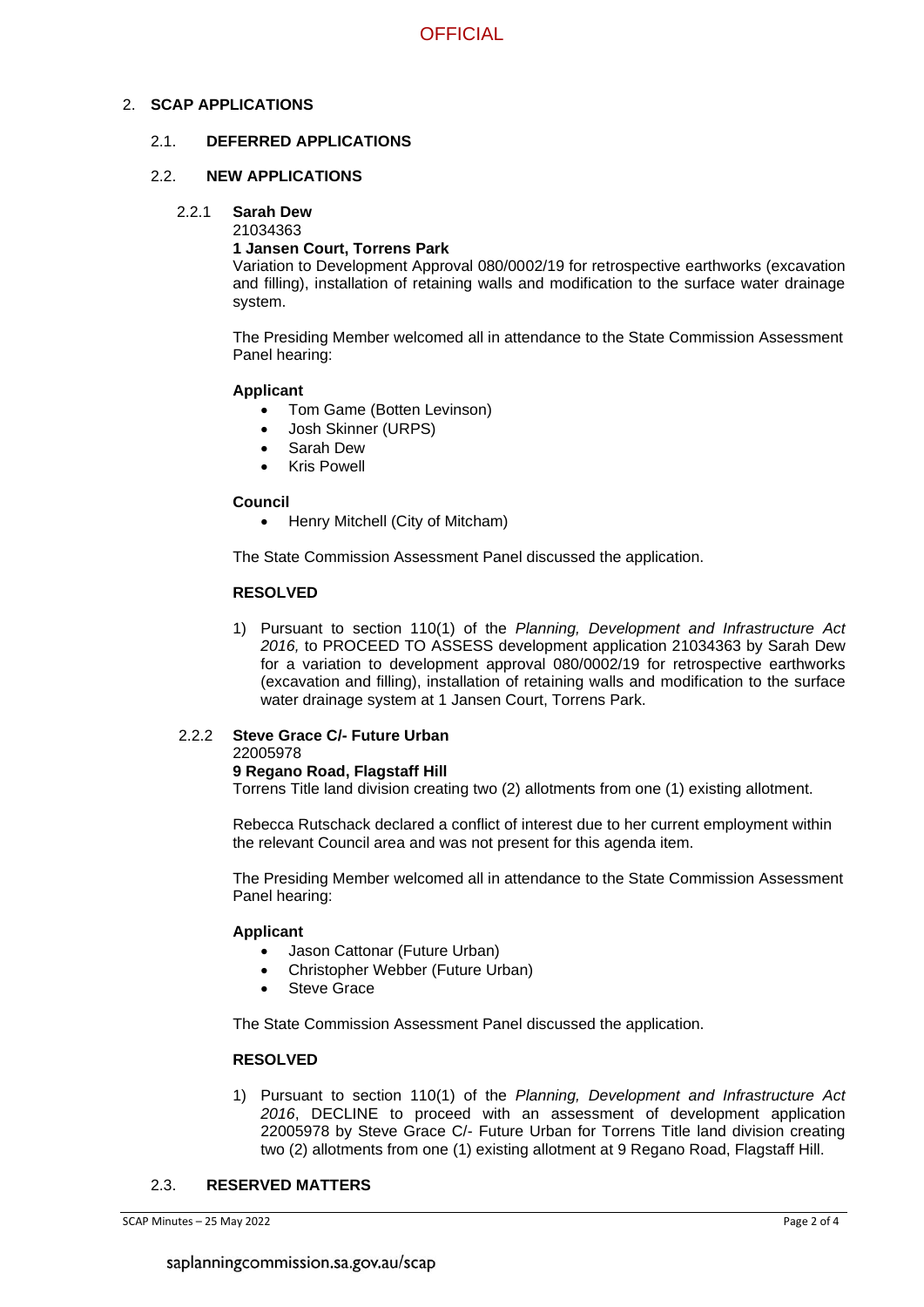### 3. **CROWN DEVELOPMENTS (ADVISORY ITEMS)**

### 3.1. **DEFERRED APPLICATIONS**

### 3.2. **NEW APPLICATIONS**

### 3.2.1 **Geranium Plains Solar Farm Pty Ltd C/- GHD**

### 422/V010/21

### **762 Geranium Plains Road, Geranium Plains, Lot 91 Bower Road, Robertstown & Lot 350 Plains Road, Rocky Plain**

Construction of a renewable energy facility including 250MW solar farm, 150MW/300MWh battery storage and substation.

Paul Leadbeter was an apology for this item.

The Presiding Member welcomed all in attendance to the State Commission Assessment Panel hearing:

### **Applicant**

- Lena Li (Risen Energy)
- Jin Wilson (Risen Energy)
- Archie Chen (Risen Energy)
- Eric Lee (Risen Energy)
- Ben Gilbert (GHD)
- Marko Separovic (GHDWoodhead)

### **Council**

• Julie Jansen (for Regional Council of Goyder)

The State Commission Assessment Panel discussed the application.

### **RESOLVED**

1) That the State Commission Assessment Panel provide its recommendation in confidence (included in the SCAP Confidential Minutes – 25 May 2022) to the Minister for Planning.

*Note: A Decision Notification Form will be forwarded to all representors once the Minister has made a decision on the application.*

### 4. **MAJOR DEVELOPMENTS – VARIATIONS**

- 5. **REPORTING**
- 6. **COURT COMPROMISE**
- 7. **BRIEFINGS**
- 8. **PROCEDURAL MATTERS**
- 9. **OTHER BUSINESS**
- 10. **NEXT MEETING**
	- 10.1. Wednesday 8 June 2022 at Ground Floor, 50 Flinders Street, Adelaide SA 5000/ Via Microsoft Teams video conferencing.

### 11. **REVIEW OF SCAP INSTRUCTIONS TO STAFF AND UPCOMING AGENDA ITEMS**

### 12. **CONFIRMATION OF THE MINUTES OF THE MEETING**

### 13. **MEETING CLOSE**